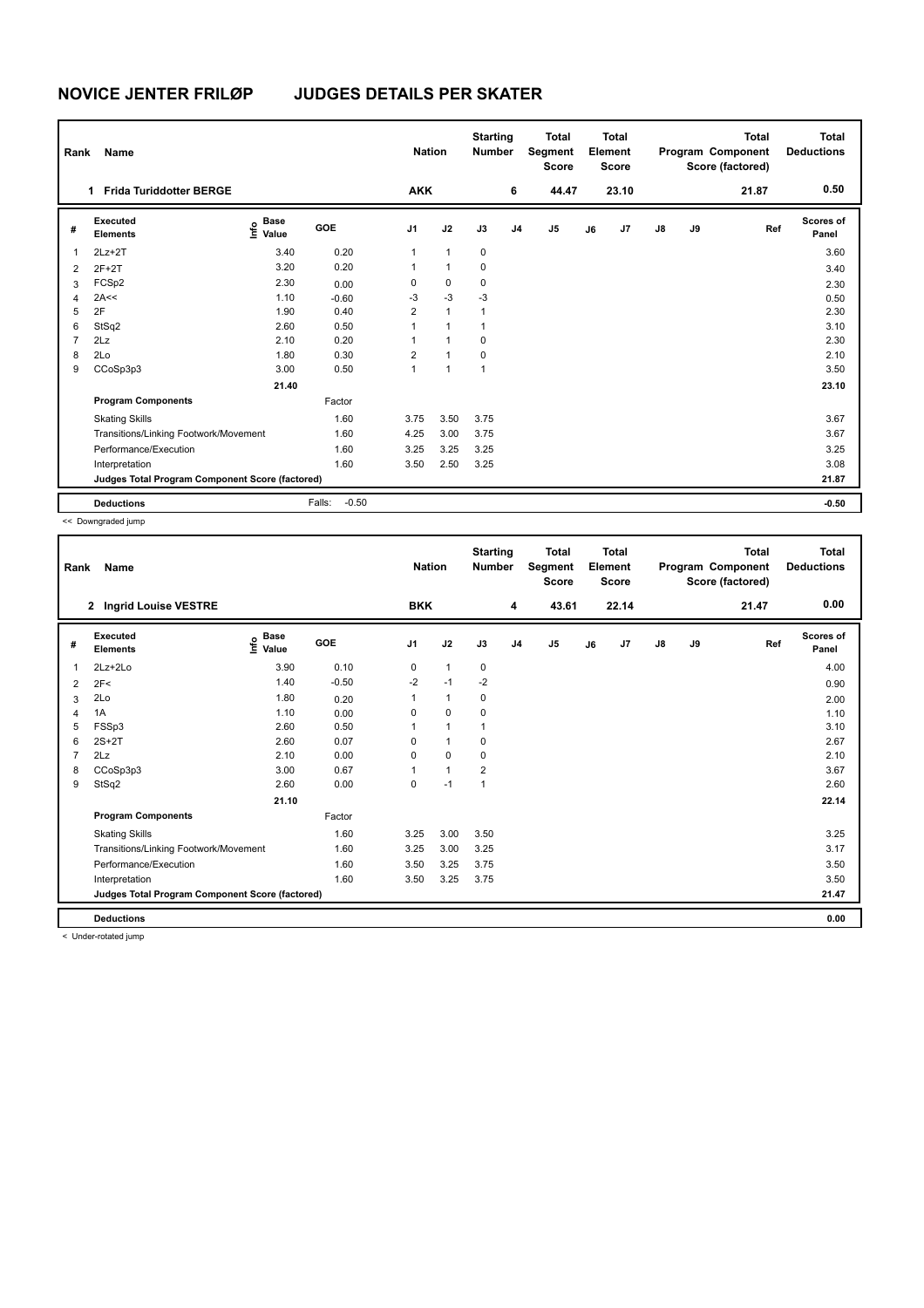## **NOVICE JENTER FRILØP JUDGES DETAILS PER SKATER**

| Rank           | Name                                            |                              |                   | <b>Nation</b>  |              | <b>Starting</b><br><b>Number</b> |                | <b>Total</b><br>Segment<br><b>Score</b> |    | <b>Total</b><br>Element<br><b>Score</b> |               |    | <b>Total</b><br>Program Component<br>Score (factored) | <b>Total</b><br><b>Deductions</b> |
|----------------|-------------------------------------------------|------------------------------|-------------------|----------------|--------------|----------------------------------|----------------|-----------------------------------------|----|-----------------------------------------|---------------|----|-------------------------------------------------------|-----------------------------------|
|                | Jenny Persen GJERVAN<br>3                       |                              |                   | <b>TSK</b>     |              |                                  | 5              | 38.40                                   |    | 18.77                                   |               |    | 20.13                                                 | 0.50                              |
| #              | Executed<br><b>Elements</b>                     | <b>Base</b><br>١nfo<br>Value | <b>GOE</b>        | J <sub>1</sub> | J2           | J3                               | J <sub>4</sub> | J <sub>5</sub>                          | J6 | J7                                      | $\mathsf{J}8$ | J9 | Ref                                                   | Scores of<br>Panel                |
| $\overline{1}$ | 2F+1A+SEQ                                       | 2.40                         | 0.20              | 1              | $\mathbf{1}$ | $\mathbf 0$                      |                |                                         |    |                                         |               |    |                                                       | 2.60                              |
| $\overline{2}$ | 2Lz<<                                           | 0.60                         | $-0.30$           | $-3$           | $-3$         | -3                               |                |                                         |    |                                         |               |    |                                                       | 0.30                              |
| 3              | CCoSp3p3                                        | 3.00                         | 0.00              | 0              | $\mathbf 0$  | 0                                |                |                                         |    |                                         |               |    |                                                       | 3.00                              |
| 4              | $2Lo+2Lo$                                       | 3.60                         | 0.20              | 1              | $\mathbf{1}$ | 0                                |                |                                         |    |                                         |               |    |                                                       | 3.80                              |
| 5              | 2F                                              | 1.90                         | $-0.10$           | $-1$           | $\Omega$     | $\mathbf 0$                      |                |                                         |    |                                         |               |    |                                                       | 1.80                              |
| 6              | 2S                                              | 1.30                         | $-0.07$           | $-1$           | $\mathbf 0$  | $\mathbf 0$                      |                |                                         |    |                                         |               |    |                                                       | 1.23                              |
| $\overline{7}$ | StSq2                                           | 2.60                         | 0.17              | 0              | $\mathbf 0$  | $\mathbf{1}$                     |                |                                         |    |                                         |               |    |                                                       | 2.77                              |
| 8              | 2T                                              | 1.30                         | $-0.33$           | $-1$           | $-2$         | $-2$                             |                |                                         |    |                                         |               |    |                                                       | 0.97                              |
| 9              | FCSp2                                           | 2.30                         | 0.00              | $\Omega$       | $\Omega$     | $\mathbf 0$                      |                |                                         |    |                                         |               |    |                                                       | 2.30                              |
|                |                                                 | 19.00                        |                   |                |              |                                  |                |                                         |    |                                         |               |    |                                                       | 18.77                             |
|                | <b>Program Components</b>                       |                              | Factor            |                |              |                                  |                |                                         |    |                                         |               |    |                                                       |                                   |
|                | <b>Skating Skills</b>                           |                              | 1.60              | 3.25           | 3.50         | 3.75                             |                |                                         |    |                                         |               |    |                                                       | 3.50                              |
|                | Transitions/Linking Footwork/Movement           |                              | 1.60              | 2.75           | 2.75         | 3.25                             |                |                                         |    |                                         |               |    |                                                       | 2.92                              |
|                | Performance/Execution                           |                              | 1.60              | 2.75           | 3.00         | 3.50                             |                |                                         |    |                                         |               |    |                                                       | 3.08                              |
|                | Interpretation                                  |                              | 1.60              | 3.00           | 2.75         | 3.50                             |                |                                         |    |                                         |               |    |                                                       | 3.08                              |
|                | Judges Total Program Component Score (factored) |                              |                   |                |              |                                  |                |                                         |    |                                         |               |    |                                                       | 20.13                             |
|                | <b>Deductions</b>                               |                              | $-0.50$<br>Falls: |                |              |                                  |                |                                         |    |                                         |               |    |                                                       | $-0.50$                           |

<< Downgraded jump

| Rank           | Name                                            |                                  |            | <b>Nation</b>  |                | <b>Starting</b><br><b>Number</b> |                | <b>Total</b><br>Segment<br><b>Score</b> |    | <b>Total</b><br>Element<br><b>Score</b> |               |    | <b>Total</b><br>Program Component<br>Score (factored) | <b>Total</b><br><b>Deductions</b> |
|----------------|-------------------------------------------------|----------------------------------|------------|----------------|----------------|----------------------------------|----------------|-----------------------------------------|----|-----------------------------------------|---------------|----|-------------------------------------------------------|-----------------------------------|
|                | 4 Amalie RONG HANSEN                            |                                  |            | <b>BKK</b>     |                |                                  | 1              | 32.13                                   |    | 16.00                                   |               |    | 16.13                                                 | 0.00                              |
| #              | Executed<br><b>Elements</b>                     | <b>Base</b><br>e Base<br>E Value | <b>GOE</b> | J <sub>1</sub> | J2             | J3                               | J <sub>4</sub> | J <sub>5</sub>                          | J6 | J <sub>7</sub>                          | $\mathsf{J}8$ | J9 | Ref                                                   | <b>Scores of</b><br>Panel         |
| 1              | $2Lo+1T$                                        | 2.20                             | 0.00       | 0              | 0              | 0                                |                |                                         |    |                                         |               |    |                                                       | 2.20                              |
| 2              | 2Lo                                             | 1.80                             | 0.10       | 0              | $\mathbf{1}$   | $\mathbf 0$                      |                |                                         |    |                                         |               |    |                                                       | 1.90                              |
| 3              | FSSp1                                           | 2.00                             | $-0.30$    | $-1$           | $-1$           | $-1$                             |                |                                         |    |                                         |               |    |                                                       | 1.70                              |
| $\overline{4}$ | StSq2                                           | 2.60                             | $-0.17$    | 0              | 0              | $-1$                             |                |                                         |    |                                         |               |    |                                                       | 2.43                              |
| 5              | 2F                                              | 1.90                             | $-0.80$    | -3             | $-2$           | $-3$                             |                |                                         |    |                                         |               |    |                                                       | 1.10                              |
| 6              | 1A                                              | 1.10                             | 0.00       | $\Omega$       | $\mathbf 0$    | $\mathbf 0$                      |                |                                         |    |                                         |               |    |                                                       | 1.10                              |
| 7              | CCoSp3p2                                        | 2.50                             | 0.00       | 0              | $\mathbf 0$    | $\mathbf 0$                      |                |                                         |    |                                         |               |    |                                                       | 2.50                              |
| 8              | $2S+1T$                                         | 1.70                             | 0.00       | 0              | $\mathbf 0$    | $\mathbf 0$                      |                |                                         |    |                                         |               |    |                                                       | 1.70                              |
| 9              | 2S                                              | 1.30                             | 0.07       | 0              | $\overline{1}$ | $\mathbf 0$                      |                |                                         |    |                                         |               |    |                                                       | 1.37                              |
|                |                                                 | 17.10                            |            |                |                |                                  |                |                                         |    |                                         |               |    |                                                       | 16.00                             |
|                | <b>Program Components</b>                       |                                  | Factor     |                |                |                                  |                |                                         |    |                                         |               |    |                                                       |                                   |
|                | <b>Skating Skills</b>                           |                                  | 1.60       | 2.75           | 2.75           | 2.25                             |                |                                         |    |                                         |               |    |                                                       | 2.58                              |
|                | Transitions/Linking Footwork/Movement           |                                  | 1.60       | 2.00           | 2.50           | 2.50                             |                |                                         |    |                                         |               |    |                                                       | 2.33                              |
|                | Performance/Execution                           |                                  | 1.60       | 2.75           | 2.50           | 2.25                             |                |                                         |    |                                         |               |    |                                                       | 2.50                              |
|                | Interpretation                                  |                                  | 1.60       | 3.00           | 2.50           | 2.50                             |                |                                         |    |                                         |               |    |                                                       | 2.67                              |
|                | Judges Total Program Component Score (factored) |                                  |            |                |                |                                  |                |                                         |    |                                         |               |    |                                                       | 16.13                             |
|                | <b>Deductions</b>                               |                                  |            |                |                |                                  |                |                                         |    |                                         |               |    |                                                       | 0.00                              |